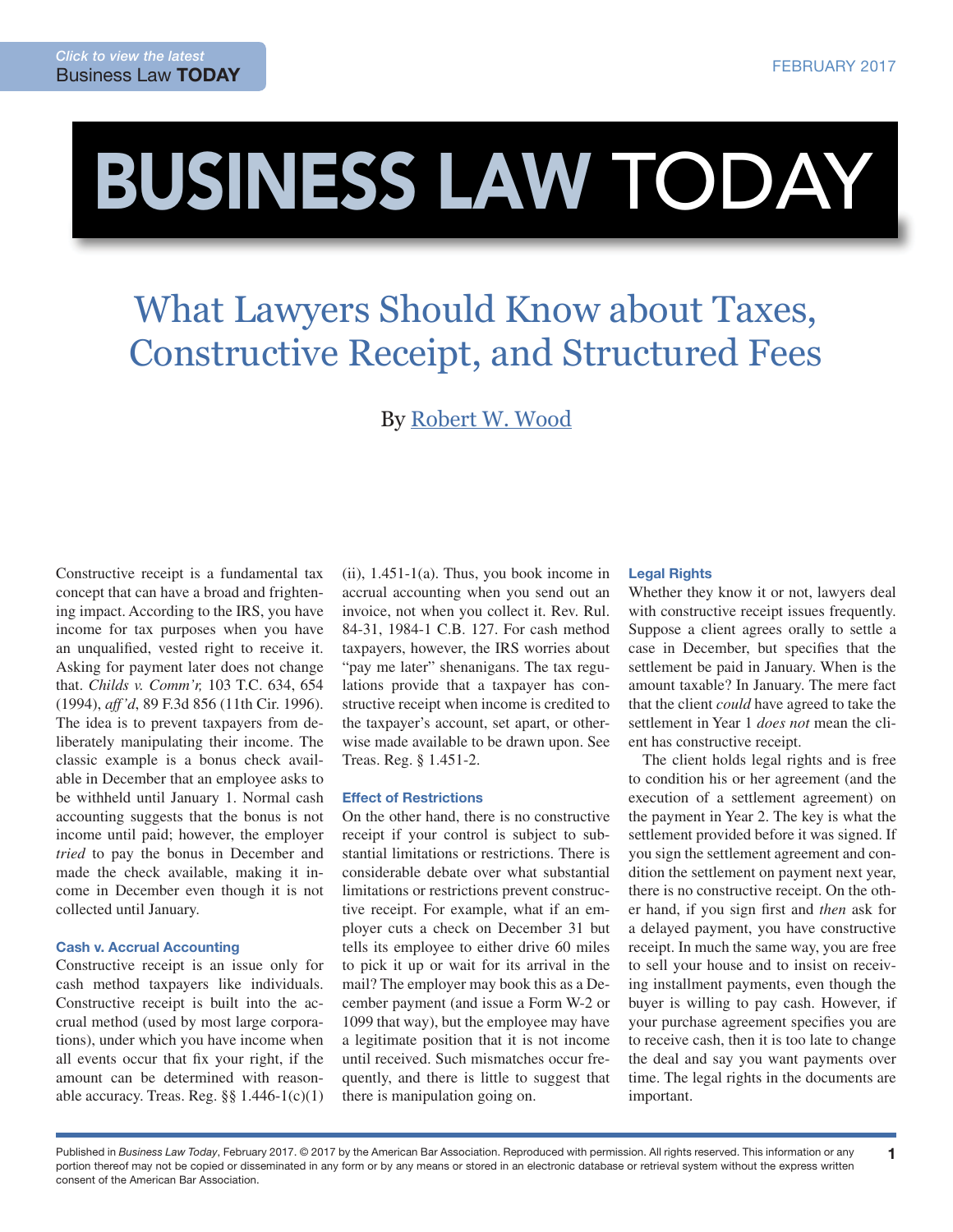#### Lawyer Trust Accounts

If a case settles and funds are paid to the plaintiff's lawyer trust account, it usually is too late to structure the plaintiff's payments. Even though the plaintiff may not have *actually* received the money, the lawyer has. For tax purposes, a lawyer is the agent of his or her client, so there is constructive (if not actual) receipt.

Consider the impact of disputes between lawyer and client. Suppose that Larry Lawyer and Claudia Client have a contingentfee agreement calling for Larry to represent Claudia in a contract dispute. If Larry succeeds and collects, the fee agreement provides that Claudia receives two-thirds, and Larry retains one-third as his fee. Before effecting the one-third/two-thirds split, however, costs are to be deducted from the gross recovery.

Suppose that Larry and Claudia succeed in recovering \$1 million in September of 2016. Before receiving that money, however, Larry and Claudia become embroiled in a dispute over the costs (\$50,000) and the appropriate fee. Larry and Claudia agree that \$25,000 in costs should first be deducted, but Claudia claims that the other \$25,000 in costs is unreasonable and should be borne solely by Larry. Furthermore, Claudia asserts that a one-third fee is unreasonable, and that the most she is willing to pay is 20 percent. Larry and Claudia try to resolve their differences but cannot do so by the end of 2016. In January 2017, the \$1 million remains in Larry's law firm trust account. What income must Larry and Claudia report in 2016?

#### Undisputed Amounts

Arguably, there is a great deal that is *not* disputed. Larry and Claudia have agreed that \$25,000 in costs can be recouped and that Larry is entitled to at least a 20-percent fee, although it is not yet clear if that 20-percent fee should be computed on \$950,000 or on \$975,000. Nevertheless, Larry is entitled to at least \$25,000 in costs and to at least a \$190,000 fee, for a total income of \$215,000. Although it is not yet clear how much Claudia will net from the case, the minimum she will get is specified in the pro-

visions in the fee agreement. Thus, taking the \$50,000 as costs, Claudia should receive two-thirds of \$950,000, or \$633,270. Even under Larry's reading of the fee agreement, this is the amount to which Claudia is entitled, although she might receive more if her arguments prevail.

How much should Larry and Claudia report as income? You might think that you do not have enough information to make that decision, and you would probably be right. After all, you do not really know whether Larry and Claudia have agreed that partial distributions can be made, or if they are taking the position that they will not agree to *anything* unless the entire matter is resolved. However, that does not appear to be so. Indeed, the positions of the parties seem clear that each is already entitled to *some* money. That gives rise to income, regardless of whether they actually receive the cash. If they have a legal right to the money and could withdraw it, then that is constructive receipt, if not actual receipt.

Any talk of withdrawal should invite discussion of restrictions and partial agreements. For example, what if you add to the fact pattern that, although these are the negotiating positions of Larry and Claudia, neither of them will agree to *any* distributions, treating the entire amount as disputed. Does that mean neither has any income in 2016? Does it matter what documents are prepared? The answer to the latter question is surely "yes." Good documentation always goes a long way to helping to achieve tax goals.

For example, an escrow agreement acknowledging that all of the money is in dispute and prohibiting any withdrawal until the parties agree might contraindicate income. A document each party signs agreeing that they disagree and that no party can withdraw any amount until they both agree in writing should be pretty convincing. Even so, I am not sure it is *dispositive* to the IRS. It may be hard to argue with the fact that the parties' positions speak for themselves, and that some portions of the funds are undisputed. Besides, there is a strong sentiment that a lawyer is merely the client's agent. Presumptively, settlement monies in the hands of the lawyer are already received by the client for tax purposes.

Consider the defendant in this example. The defendant paid the \$1 million in 2016. Depending on the nature of the payment, it seems reasonable to assume that the defendant will deduct it in 2016. It will likely issue one or more IRS Forms 1099, too, probably to both Larry and Claudia in the full amount of \$1 million each. How will Larry and Claudia treat those Forms 1099? There may be a variety of possibilities. Assuming both Larry and Claudia argue the *entire* amount is in dispute, one approach is to footnote Form 1040, line 21 (the "other income" line), showing the \$1 million payment. Then, they might subtract the \$1 million payment as disputed and in escrow and therefore not income, netting zero on line 21. There is probably no perfect way to do this.

#### Escrows and Qualified Settlement Funds

Apart from mere escrows, qualified settlement funds (sometimes called QSFs or a 468B trusts) are also increasingly common. A QSF typically is established by a court order and remains subject to the court's continuing jurisdiction. Treas. Reg. § 1.468B- $1(c)(1)$ . If the fund is a QSF, the defendant would be entitled to its tax deduction, yet neither Larry nor Claudia would be taxed on the fund's earnings. The fund itself would be taxed, but only on the earnings on the \$1 million, not the \$1 million itself.

In our example, there is no court supervision, so it seems unlikely that the escrow could be a QSF. If the fund is merely an escrow, either Larry or Claudia should be taxed on the earnings in the fund, but not on the principal until the dispute is resolved and the disputed amount is distributed. Unlike a QSF, escrow accounts typically are not separately taxable, so one of the parties must be taxed on the earnings. See Treas. Reg. §§ 1.468B-6, 1.468B-7.

Normally, the escrow's earnings would be taxable to the beneficial owner of the funds held in escrow. Rev. Rul. 77-85, 1977-1 C.B. 12 (IRB 1977), modified on other grounds, IRS Announcement 77-102 (1977). Either Larry or Claudia (or both) could be viewed as